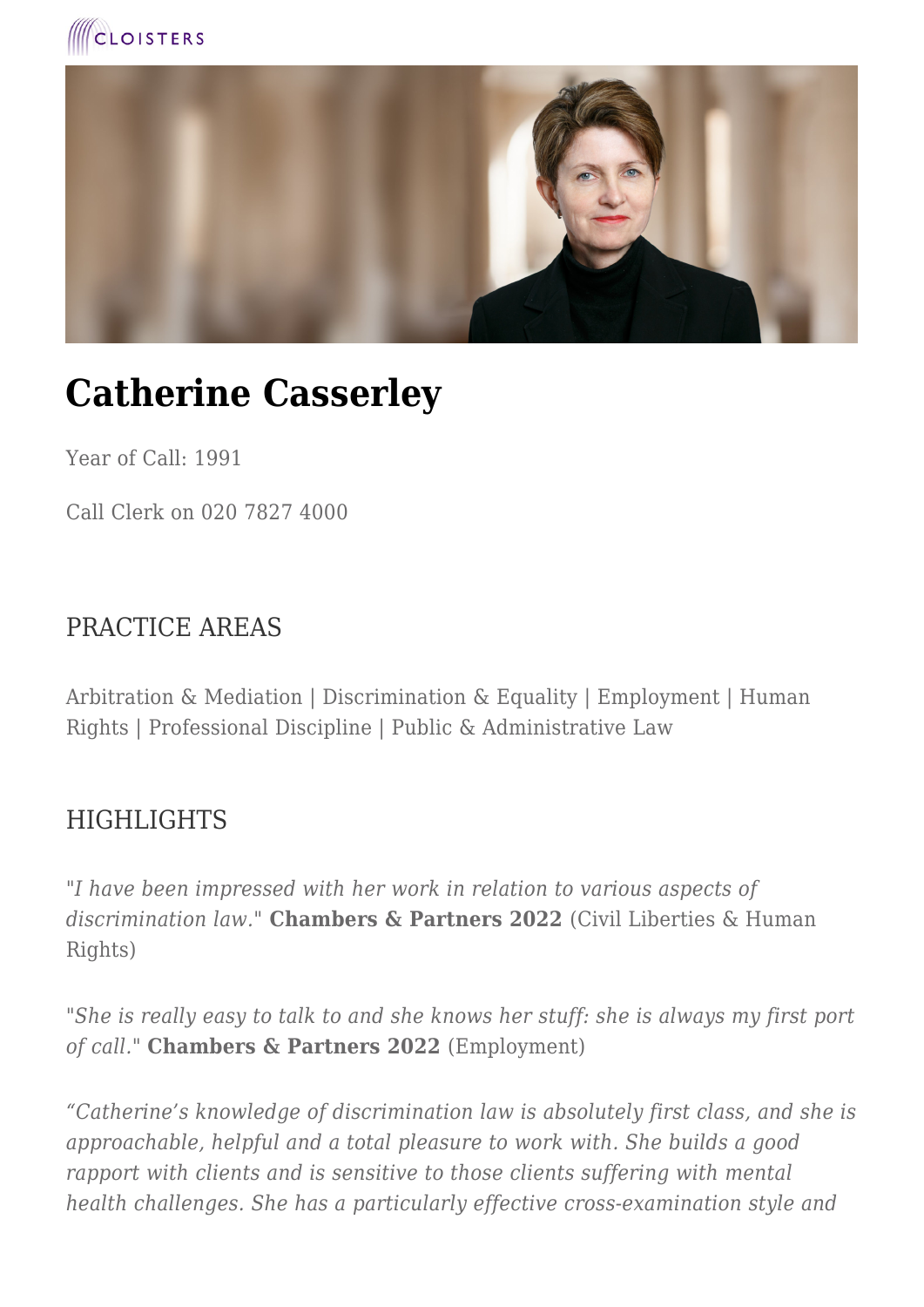*is respectful within the tribunal. Excellent attention to detail and she gets to the real grips of the case with ease."* **Legal 500 2022**

#### **OVERVIEW**

Catherine Casserley specialises in discrimination and equality, employment and human rights law and in both private and public law. She has particular expertise in the Equality Act 2010. Having spent considerable time in the voluntary sector working for disability organisations and the Disability Rights Commission, she is well known for her expert advisory and legal policy work on equality issues, and has been asked to advise both private and public sector organisations on matters ranging from single sex organisations to reasonable adjustments policy – including most recently in respect of Covid-19 issues. Her non-employment discrimination work, spans retail, transport (see Paulley) sports (recently instructed in a case against a major national sports body), education and housing, and has been instructed in nearly all the reported cases in these areas. She has obtained injunctive relief in a number of discrimination cases, both services and education, most recently (February 2020) having obtained an order requiring a restaurant to install a stairlift in contested remedy hearing.

She is regularly instructed by the Equality and Human Rights Commission, Law Centres, individuals, public authorities and employers and has appeared in the Employment Tribunal, County Courts, High Court, Employment Appeal Tribunal, Court of Appeal, House of Lords and Supreme Court.

She also advises disability organisations, other NGOs and the Equality and Human Rights Commission on a regular basis on litigation and legal policy issues, including on the UN Convention on the Rights of Persons with Disabilities. In 2015/16 she acted as the independent legal adviser to the House of Lords Committee on disability and the Equality Act 2010 and she continues to advise members of the Lords on its recommendations.

As well as strategic litigation she is also involved in individual, often complex, cases in the employment tribunal, such as long running disability discrimination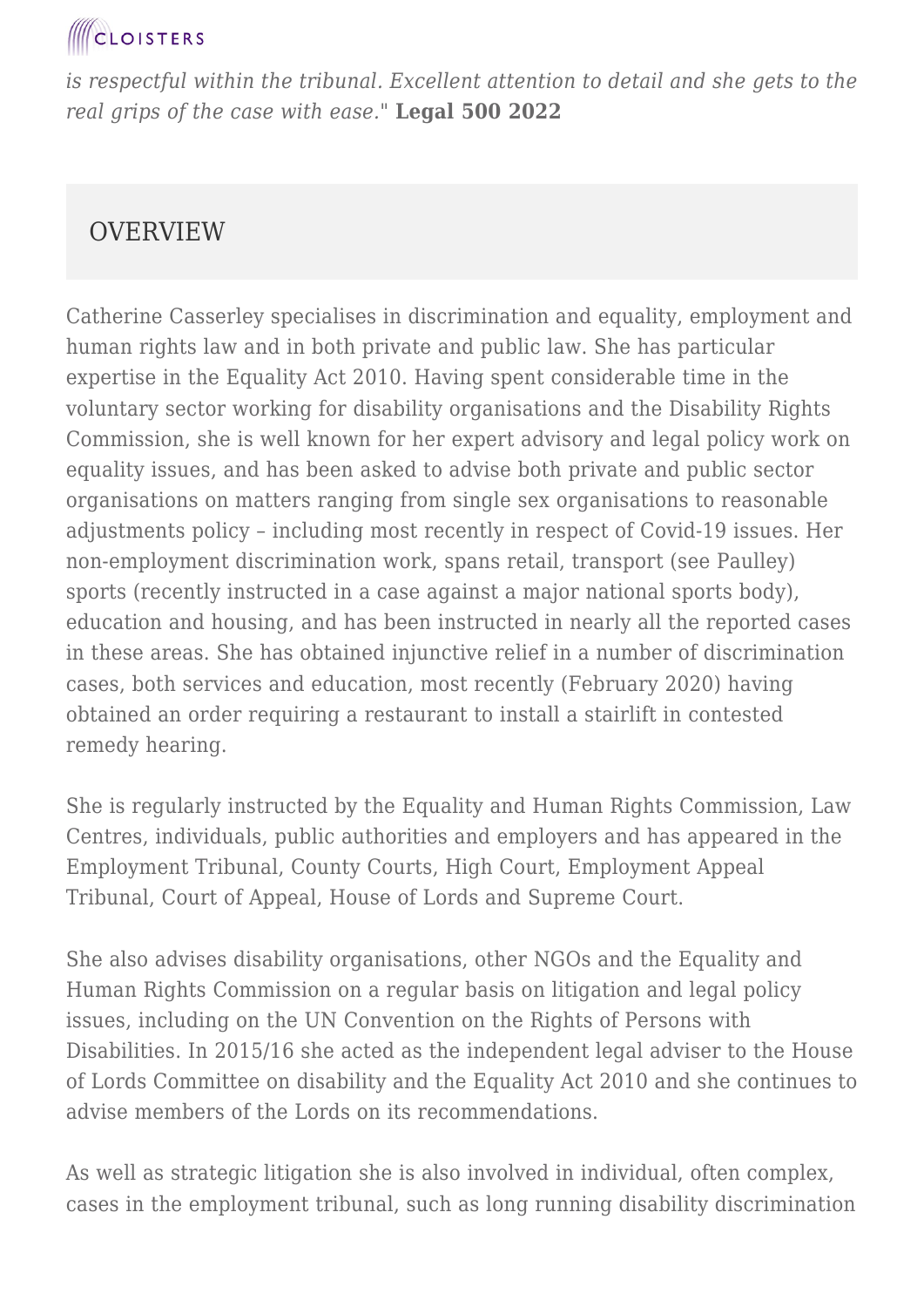trials. She has particular experience in cases involving those with mental health issues and Autistic Spectrum Disorder, particularly in employment and in education.

She also appeared in Preddy and Hall v Bull and Bull where she successfully represented a gay couple who were prevented from occupying a double hotel room by its owners, the first case of its kind, from the county court to the Supreme Court. She represented the claimant in the first case of non employment harassment (taken as a direct discrimination case) on the basis of sexual orientation. She has also taken a number of transgender cases, including against a major restaurant chain. She appeared in the Supreme Court as Junior Counsel in Paulley v First Group PLC, the first case in which the Supreme Court considered the duty to make reasonable adjustments in (transport) services; previously in Ackerman Livinstone v Aster Communities Ltd, a housing case considering the user of s.15 of the Equality Act 2010 (discrimination arising from disability); and in the Court of Appeal and Upper Tribunal intervening on behalf of the EHRC in a case regarding the application of the reasonable adjustment duty to assessment of benefits in R (on the application of MM) v Secretary of State for Work and Pensions. This year key cases include Williams v Swansea in the Court of Appeal- an employment case considering the meaning of "unfavourable treatment" in s.15 of the EqA; submissions on behalf of the Northern Ireland Equality Commission as Amicus for the Upper Tribunal relating to benefits and disability discrimination; an intervention on behalf of the disability organisation NDY UK in the assisted dying case of R (on the application of Conway) v Secretary of State for Justice and Others; securing the right of those in receipt of police ill health retirement pensions to bring Equality Act claims (Curry v Chief Constable of Northumbria); as well as appearing on behalf of a Green Party Councillor in the high profile case of resisting committal for breach of an injunction in the High Court. She has been advising the TUC on their "dying to work" campaign.

She has experience in regulatory issues in particular from her time spent working for a healthcare trade union.

Additionally she has expertise in European human rights and discrimination law. She has drafted interventions in the European Court of Human Rights; and spoken and written extensively on both European and domestic discrimination legislation. Most recently she lectured on the UNCRPD in St Petersburg.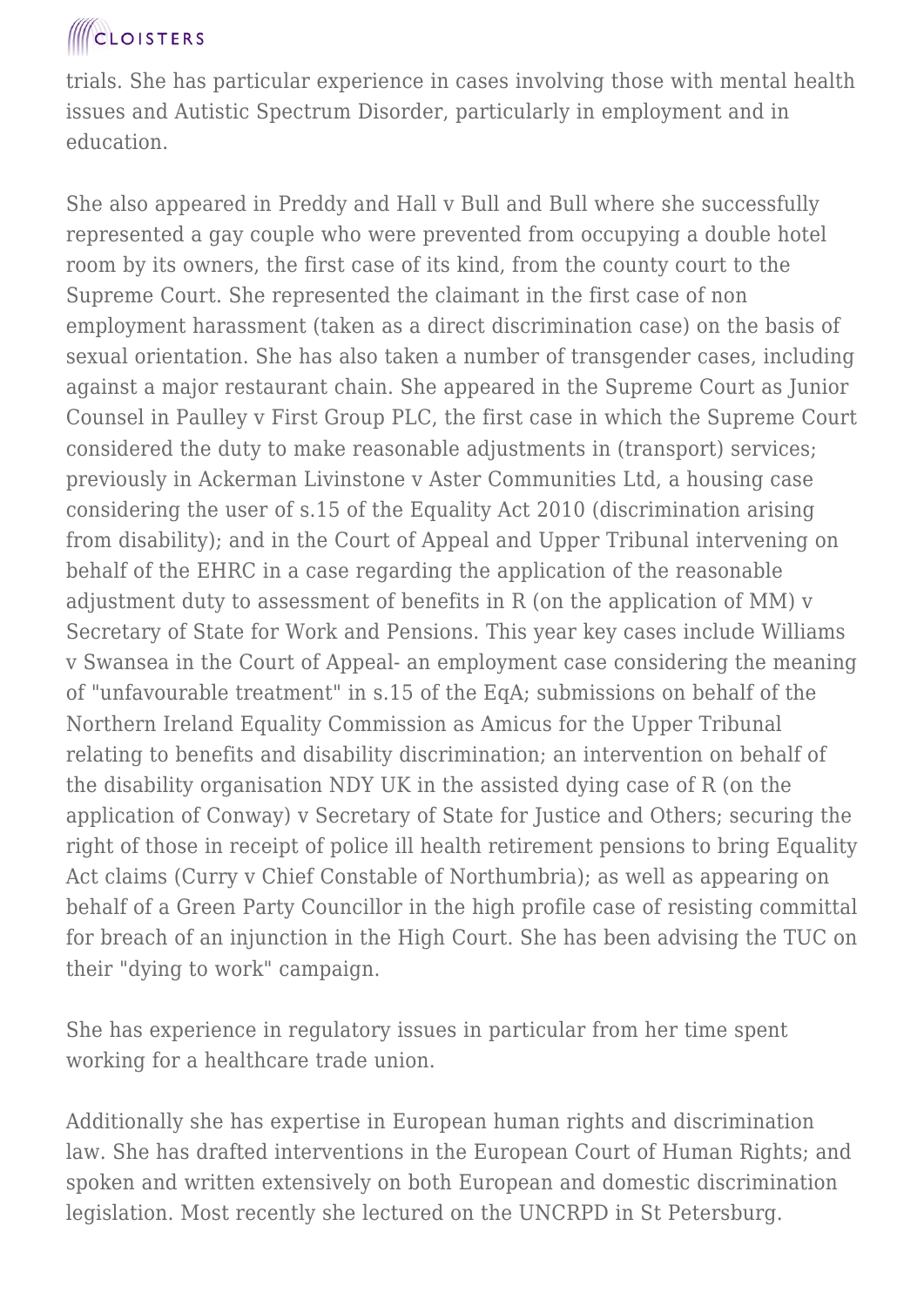She has been shortlisted for Junior Employment barrister of the year in this years Legal 500 awards.

#### REFERENCES

**Chambers & Partners 2022:** (Civil Liberties & Human Rights) "I have been impressed with her work in relation to various aspects of discrimination law."

(Employment) "She is really easy to talk to and she knows her stuff: she is always my first port of call."

**Legal 500 2022:**"Catherine's knowledge of discrimination law is absolutely first class, and she is approachable, helpful and a total pleasure to work with. She builds a good rapport with clients and is sensitive to those clients suffering with mental health challenges. She has a particularly effective crossexamination style and is respectful within the tribunal. Excellent attention to detail and she gets to the real grips of the case with ease."

**Chambers & Partners 2021:** "She's very well versed in discrimination law; she knows it like the back of her hand." "She's the guru on disability discrimination law."

**Legal 500 2021:** "Consistently instructed in significant cases and is particularly sought out for discrimination matters."

**Chambers & Partners 2020:** "An encyclopaedia on disability discrimination matters." "An expert in her field, practical yet methodical and comprehensive." "Catherine is delightful to work with."

**Legal 500 2020:** "The depth of her knowledge of discrimination law is invaluable."

**Chambers & Partners 2019:** (Employment) "Widely recognised in the market as an expert in equality law, with a particular focus on disability discrimination law. She has experience in other aspects of employment law, acting at all levels including tribunal and Supreme Court cases." "Exceptional when it comes to her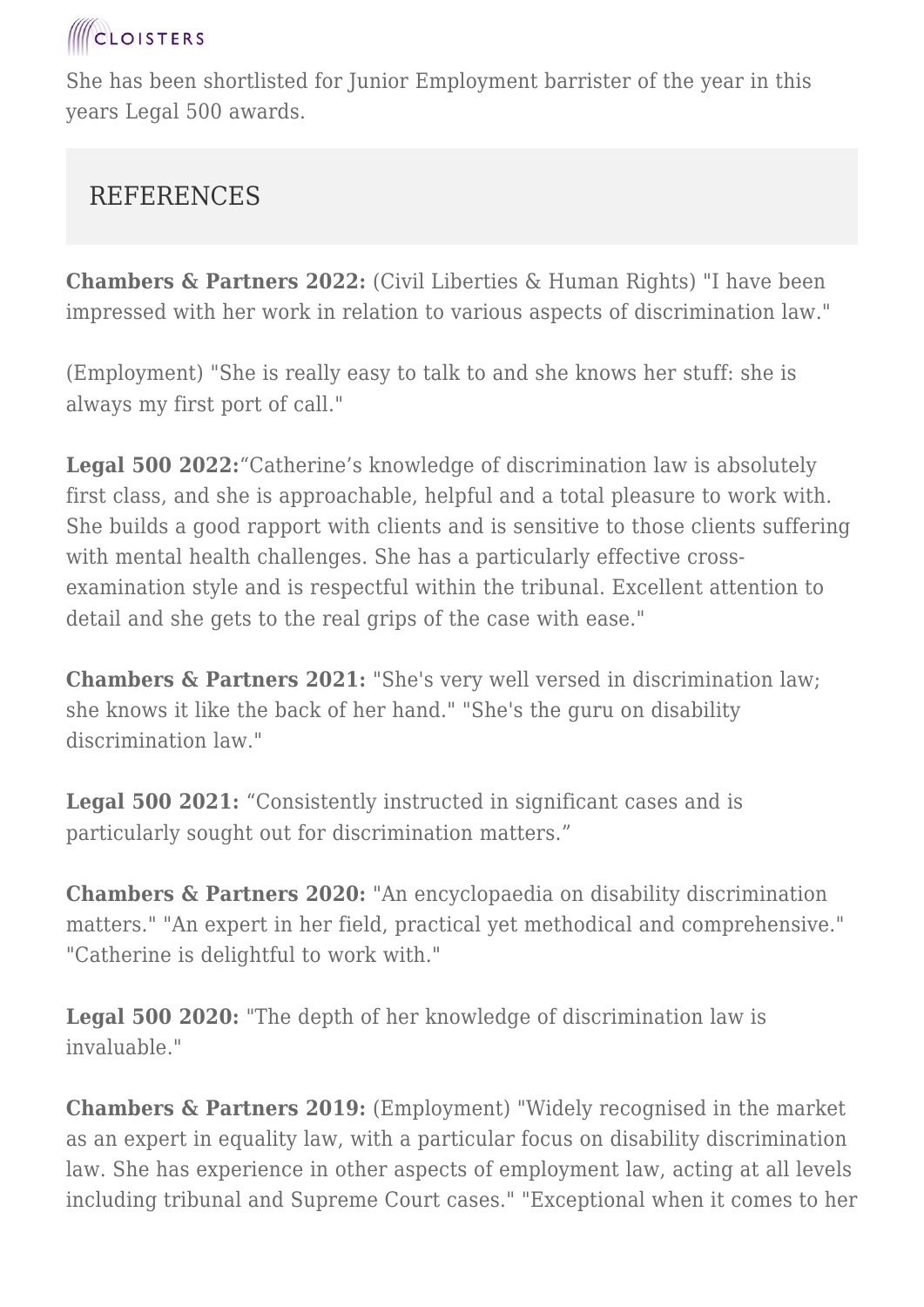knowledge of discrimination disability law . Very easy to get on with and very personable."

(Civil Liberties) "She is well known for her expertise in disability discrimination and is regularly instructed by individuals, public authorities and the Equality and Human Rights Commission. She is adept at handling all matters involving the Equality Act 2010 and has appeared at various tribunals and the Supreme Court." "She is very experienced and has very deep knowledge."

**Chambers & Partners 2018:** "She knows everything there is to know about disability discrimination. An excellent advocate. She is responsive and great with clients."

**Legal 500 2018:** "Widely recognised in the market as an expert in equality law."

**Chambers & Partners 2018:** "No-one has their ear more in tune to disability discrimination law."

**Chris Fry** said in an interview with **The Times:** "I am constantly inspired by Cathy Casserley for equality work, and her determination to develop better enforceable case law for claimants."

#### APPOINTMENTS AND MEMBERSHIPS

ILS

ELA

#### PUBLICATIONS AND TRAINING

Catherine writes regularly for Discrimination Law Association Briefings; contributes to a variety of discrimination publications; is a co-author of Jordans' Guide to the Equality Act 2010 ; a contributor to and Blackstones' Guide to the Equality Act 2010 (in its 3rd edition); and is co-editor of the Legal Action Book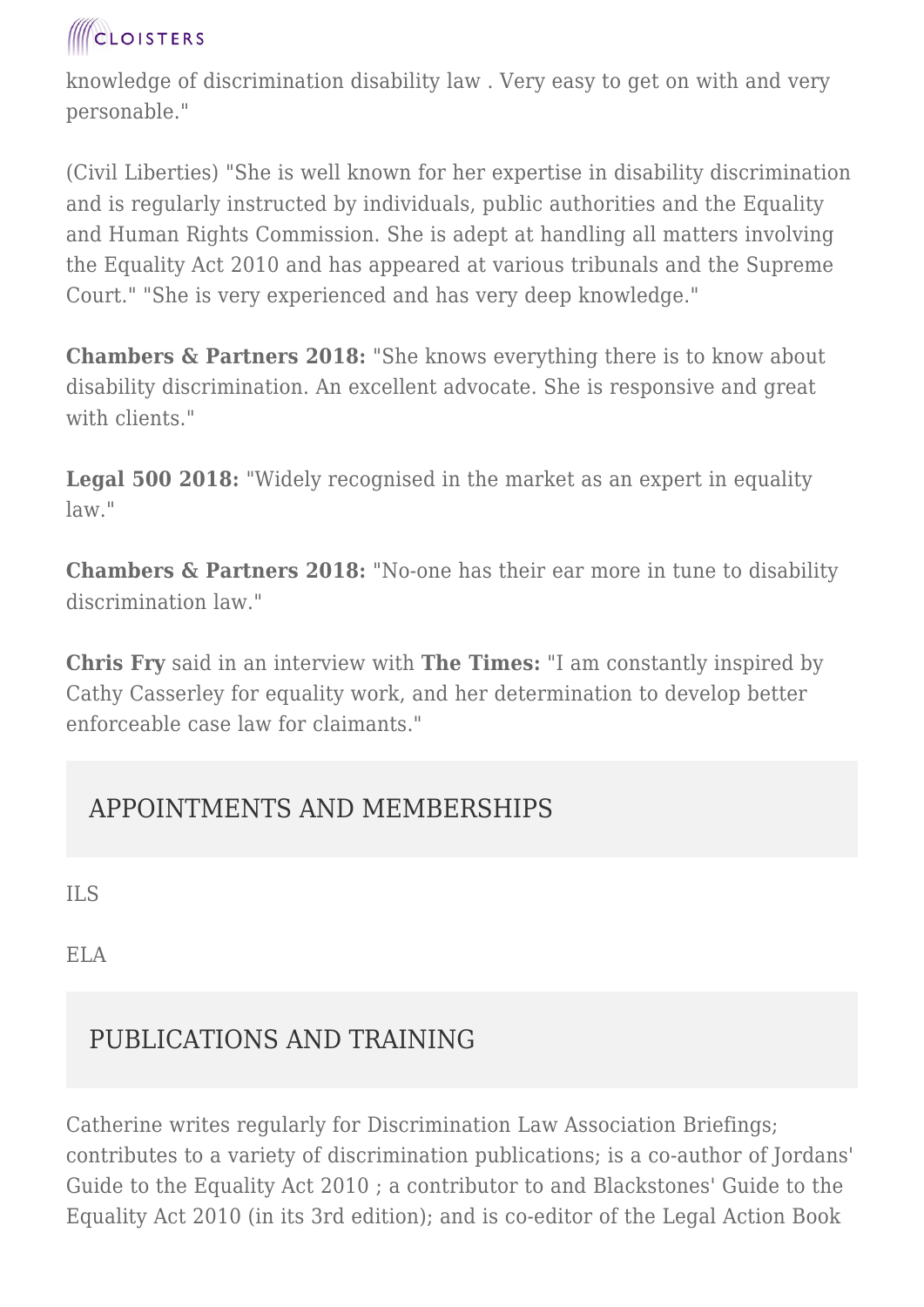

Discrimination in Employment: A Claims Handbook"

She has spoken and published widely on the Disability Discrimination Act and the Equality Act 2010 and has provided training on both to a number of organisations, including the TUC, Housing Ombudsman Service, Law Centres Federation, NACAB and the Business Disability Forum.

She continues to conduct regular training and seminars on employment and services discrimination, including for European judges at the Academy of European Law in Trier, for the Law Centres Federation and for course providers such as IRS, IDS and CLT, leading providers of legal education in employment law

#### QUALIFICATIONS

LLB

LLM (focus on international human rights law)

#### HIGHLIGHT CASES

Paulley v FirstGroup PLC [2017] UKSC - s.20/21 EqA, reasonable adjustments and transport provider

Ackerman Livingston v Aster Communities Ltd [2015] UKSC 15 - s.15 and justification, interaction of Equality Act justification and Article 8 HRA justification

O'Connor V MSC, March 2015, Reading ET, Aspergers and reasonable adjustments, tribunal made recommendations in recruitment case

First Bus Group v Paulley - [2014] EWCA Civ 1573 - reasonable adjustment duty and priority use of wheelchair space on buses for wheelchair users

Campbell v Thomas Cook TourOperations [2014] EWCA Civ 1668 - application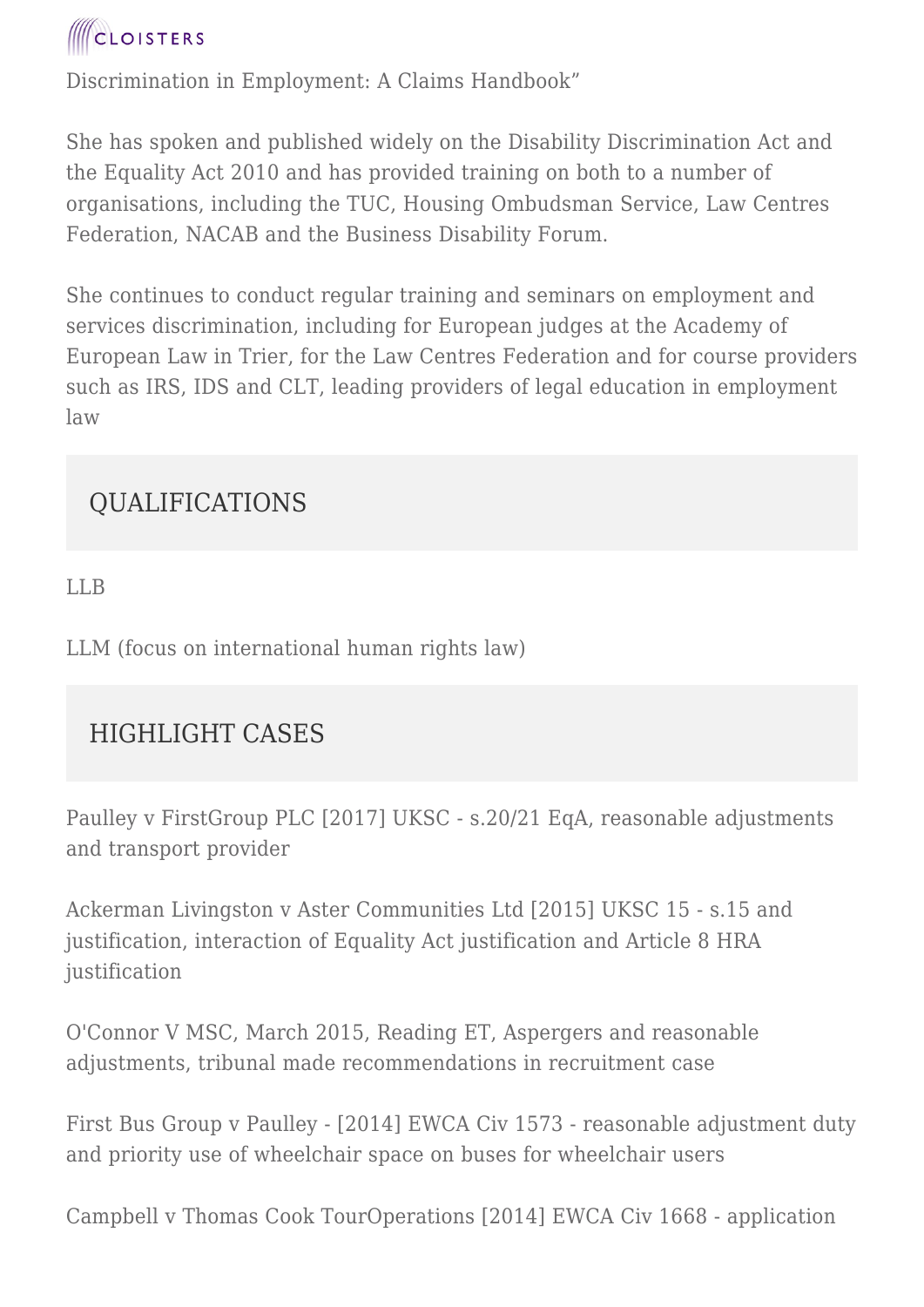

of reasonable adjustments in Tunisian airport

Preddy and Hall v Bull and Bull, [2013] UKSC 73 – interpretation of sexual orientation services regulations

R (on the application of MM and DM) v Secretary of State for Work and Pensions [2013] EWCA Civ 1565 – judicial review based on Equality Act reasonable adjustments provisions of welfare benefits for people with mental health problems, acted for EHRC in High Court, then in Court of Appeal (led by Robin Allen QC)

Foster v Cardiff University Appeal No. UKEAT/0422/12/LA; appeal based on interpretation of the reasonable adjustment duty and Employment Framework Directive

Finnigan v Chief Constable of Northumbria Police [2013] EWCA Civ 1191reasonable adjustments and public functions

Hook v British Airways Ltd [2012] EWCA Civ 66– representing the claimant at first instance and in the court of appeal in an appeal against strike out of his claim on the basis that the Montreal Convention took precedence over the regulations for enforcing the EC Regulation on impaired mobility and air travel.

Beedles v Guiness Northern Counties Ltd [2011] EWCA Civ 442 – acting for the EHRC which intervened in a case consider the duty to make reasonable adjustments in premises

Aylott v Stockton on Tees Borough Council [2010] EWCA Civ 910; acting for the Claimant (led by senior counsel) in an appeal on the interpretation of direct discrimination

Nemorin v London Metropolitan University, Central London County Court, 4 August 2011, Claim No. 9EC08072 – representing the claimant in a post-16 claim of disability discrimination against a university. Damages recovered for future loss of earnings and injury to feelings totalling £20500, as well as an order compelling the university to permit the student to re-submit her final project.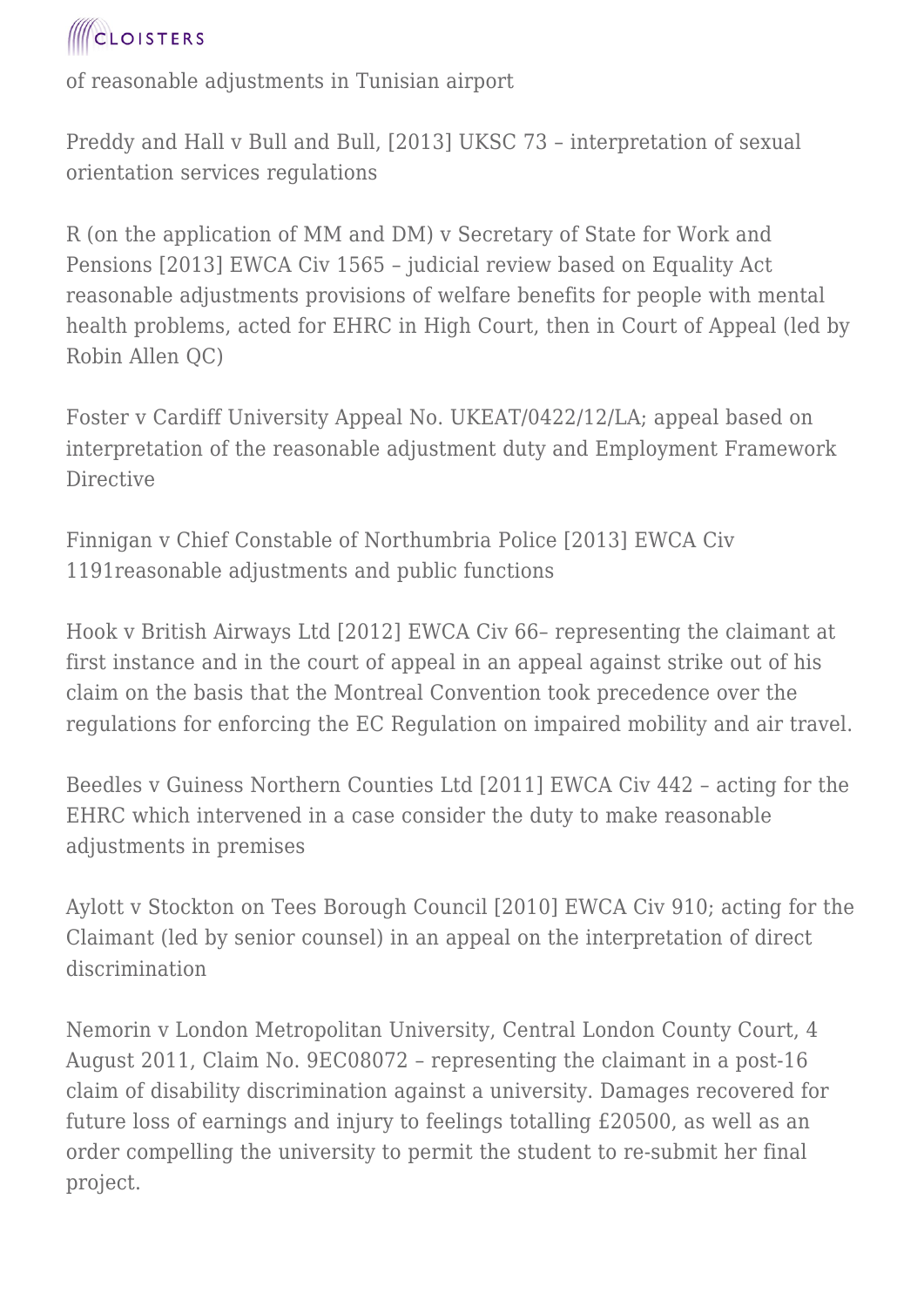Patel v (1) Oldham Metropolitan Borough Council and (2) The governing body of Rushcroft Primary School [2010] IRLR 280 – definition of disability, first case on aggregating the effects of different impairments for the purposes of determining where there is a "long term" effect

Boyle v SCA Packaging Ltd (Equality and Human Rights Commission intervening) [2009] UKHL 37 – the first case in which the Lords considered the definition of disability for the purposes of section 1 of the DDA in any detail.

Allen v Royal Bank of Scotland Court of Appeal [2009] EWCA Civ 1213 in which she obtained a finding of disability discrimination and an order compelling the bank to install a platform lift – the first injunction of its kind; and successfully defended the decision (led by Robin Allen QC) in the Court of Appeal, the first time that consideration had been given by this Court to the physical feature duties of the disability discrimination provisions,

Mahad (previously referred to as AM) (Ethiopia) v Entry Clearance Officer (EHRC intervening) [2009] UKSC 16 (16 December 2009) [2009] UKSC 16 – disability and Article 14 of the Human Rights Act 1998

R (On the application of Lunt and Allied Vehicles) v Liverpool City Council (EHRC Intervening) CO/6158/2008 (acting as one of the junior counsel for the Claimants) where the public authority function provisions of the DDA were under consideration for the first time.

R (FB) v Director of Public Prosecutions (EHRC intervening) [2009] EWHC 106 acting on behalf of the EHRC in a case which considered the discontinuance of a prosecution on the basis of the victim's mental health

Baker & Ors, R (on the application of) v Secretary of State for Communities & Local Government & Ors [2008] EWCA Civ 141 (28 February 2008) acted for the EHRC which intervened, on the impact of the race equality duty on planning appeals.

London Borough of Lewisham v Malcolm and EHRC, [2008] UKHL 43, a case which has radically altered the interpretation of disability discrimination.

S v Floyd & Anor [2008] EWCA Civ 201 (18 March 2008), on the impact of the